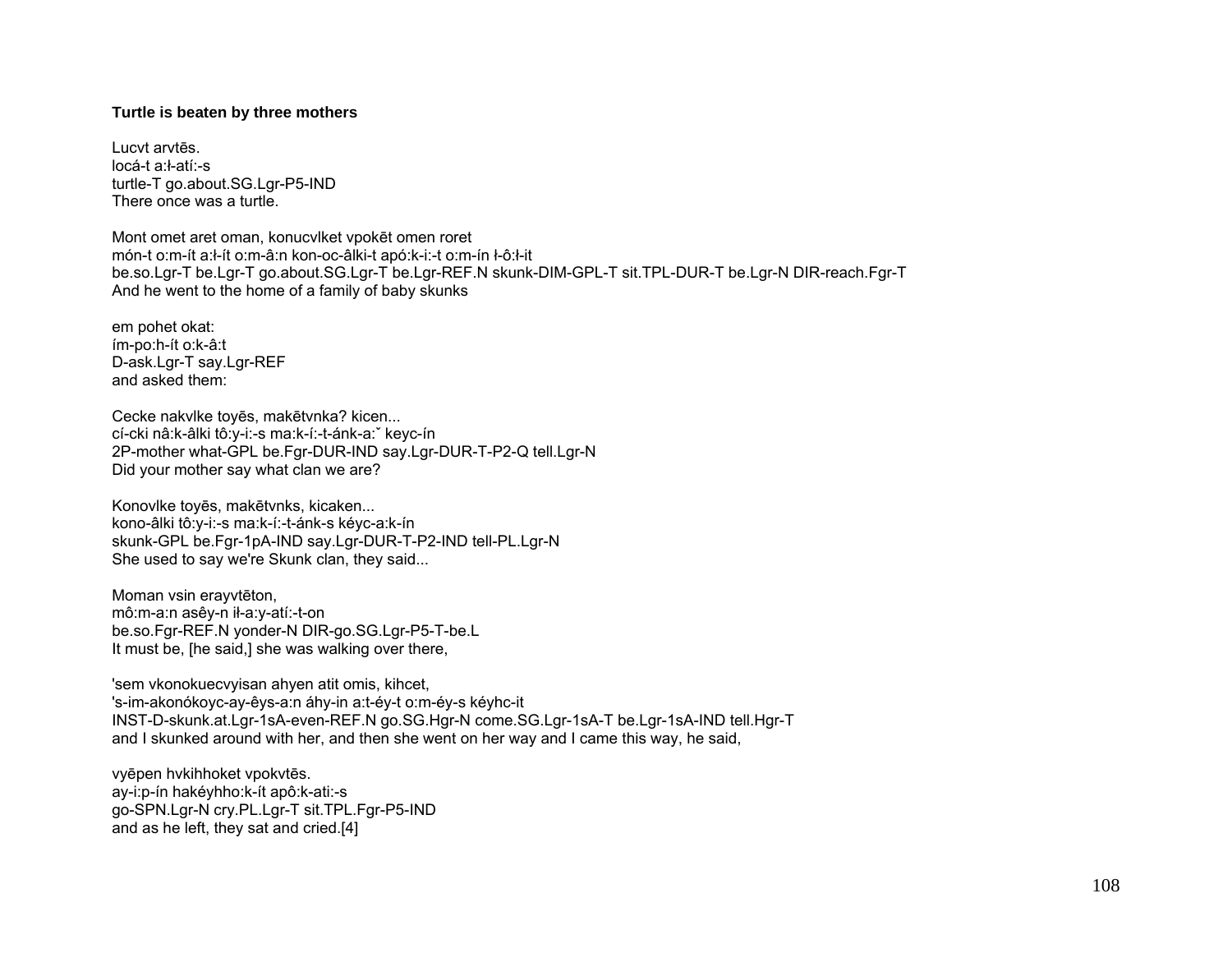## [new paragraph]

Mont hvtvm ayan, hvtvm Wotkucvlket vpoken erem orvtēs. món-t hatâm a:y-â:n hatâm wo:tk-oc-âlki-t apô:k-in ił-ím-o:ł-atí:-s be.so.Lgr-T again go.SG.Lgr-REF.N again raccoon-DIM-GPL-T sit.TPL.Fgr-N DIR-D-reach.Lgr-P5-IND As he was walking along he came upon some little raccoons.

Mont mvo em pohvtēs. món-t ma-ó ím-po:h-atí:-s be.so.Lgr-T that-also D-ask.Lgr-P5-IND And he asked them, too.

Mont okat, Cecke nakvlke toyēs, makētvnka? kicen... món-t o:k-â:t cí-cki nâ:k-âlki tô:y-i:-s ma:k-í:-t-ánk-a:ˇ keyc-ín be.so.Lgr-T say.Lgr-REF 2P-mother what-GPL be.Fgr-1pA-IND say.Lgr-DUR-T-P2-Q tell.Lgr-N Did your mother say what clan we are? he asked...

Wotkvlke toyēs, makētvnks, kicaken... wo:tk-âlki tô:y-i:-s ma:k-í:-t-ánk-s kéyc-a:k-ín raccoon-GPL be.Fgr-1pA-IND say.Lgr-DUR-T-P2-IND tell-PL.Lgr-N She used to say we're Raccoon clan, they said...

Moman omēs. Vsin erayvtēton, mô:m-a:n o:m-í:-s asêy-n ił-a:y-atí:-t-on be.so.Fgr-REF.N be.Lgr-DUR-IND yonder-N DIR-go.SG.Lgr-P5-T-be.L It must be so. She was walking over there,

'sem vwotwuecvyisat atit omis, mvo kihcet, 's-im-awó:twoyc-ay-êys-a:t a:t-éy-t o:m-éy-s ma-ó kéyhc-it INST-D-raccoon.at.Lgr-1sA-even-REF come.SG.Lgr-1sA-T be.Lgr-1sA-IND that-also tell.Hgr-T and I cooned around with her and came this way, he said to them, too,

vyēpen mvo hvkihhoket vpokvtēs. ay-i:p-ín ma-ó hakéyhho:k-ít apô:k-ati:-s go-SPN.Lgr-N that-also cry.PL.Lgr-T sit.TPL.Fgr-P5-IND and as he left, they, too, sat and cried.

[new paragraph]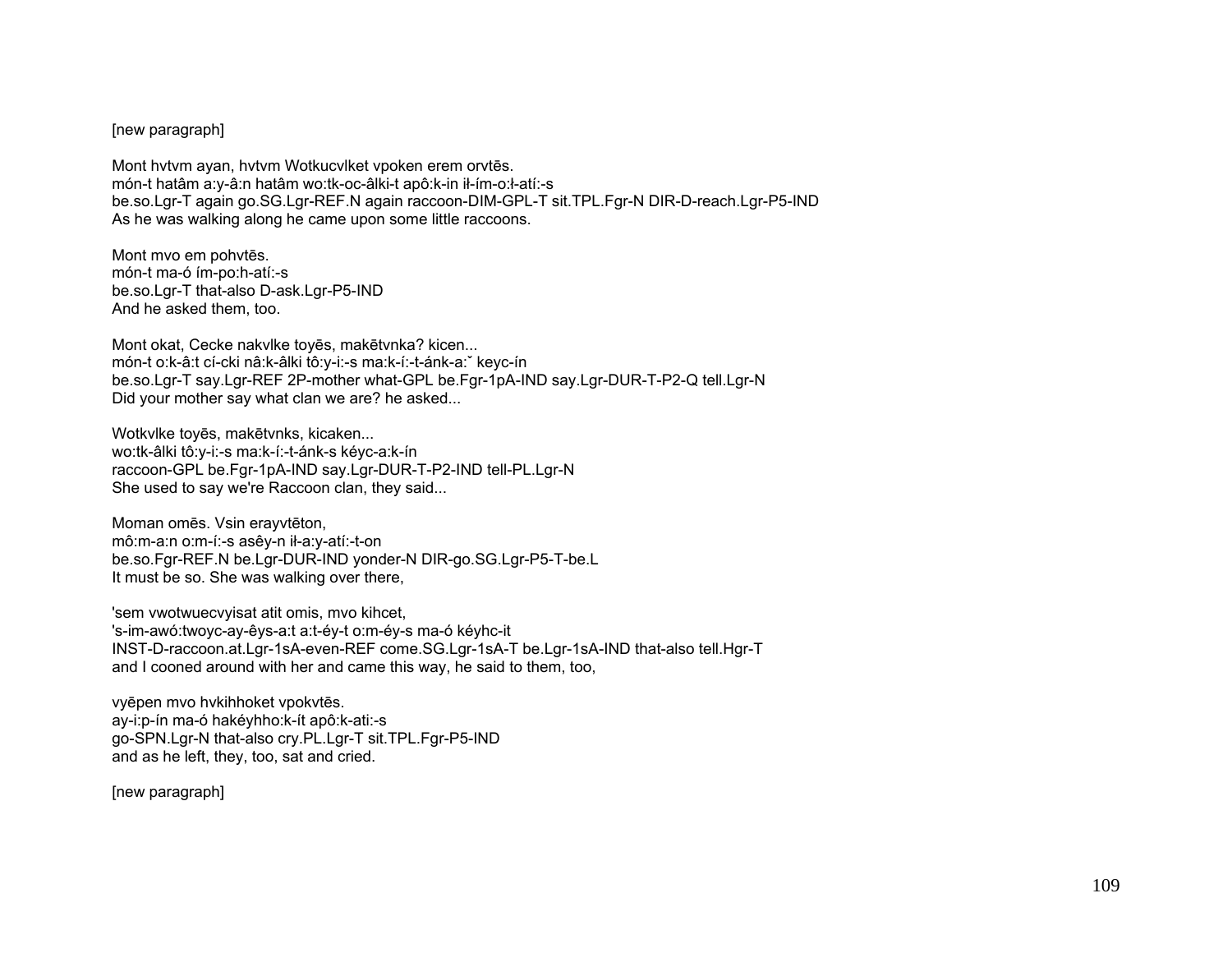Momen hvtvm hoyahnet ayat, mo:m-ín hatâm hoyáhn-it a:y-â:t be.so.Lgr-N again pass.SG.Hgr-T go.SG.Lgr-REF After going by there,

hvtvm sukhv-hatkucvlket vpoken hvtvm erem orvtēs. hatâm sokha-ha:tk-oc-âlki-t apô:k-in hatâm ił-ím-o:ł-atí:-s again hog-white-DIM-GPL-T sit.TPL.Fgr-N again DIR-D-reach.Lgr-P5-IND again he came to where some little opossums lived.

Mont mvo em pohet okat: món-t ma-ó ím-po:h-ít o:k-â:t be.so.Lgr-T that-also D-ask.Lgr-T say.Lgr-REF And he asked them, too:

Naket pum vliketvts, cecke makētvnka? kicen... nâ:ki-t pom-a-leyk-itá-ts cí-cki ma:k-í:-t-ánk-a:ˇ keyc-ín what-T 1pD-at-sit.SG-INF-T.be.IND 2P-mother say.Lgr-DUR-T-P2-Q tell.Lgr-N Did your mother say what our clan is?

Sukhv-hatkvlke toyēs, makētvn[k]s, kicaken... sokha-ha:tk-âlki tô:y-i:-s ma:k-í:-t-ánk-s kéyc-a:k-ín hog-white-GPL be.Fgr-DUR-IND say.Lgr-DUR-T-P2-IND tell-PL.Lgr-N She used to say we're Opossum clan, they said...

Okat, Moman omēs. Vsin erayvtēton, o:k-â:t mô:m-a:n o:m-í:-s asêy-n ił-a:y-atí:-t-on say.Lgr-REF be.so.Fgr-REF.N be.Lgr-DUR-IND yonder-N DIR-go.SG.Lgr-P5-T-be.L It must be so, he said. She was walking over there,

'sem vhathicvyisan, ahyen atit omis, kicen, 's-im-ahá:theyc-ay-êys-a:n áhy-in a:t-éy-t o:m-éy-s keyc-ín INST-D-white.at.Lgr-1sA-even-REF.N go.SG.Hgr-N come.SG.Lgr-1sA-T be.Lgr-1sA-IND tell.Lgr-N and after I possumed around with her, she went on her way and I came this way, he said,

mvo hvkihhoket vpoken... ma-ó hakéyhho:k-ít apô:k-in that-also cry.PL.Lgr-T sit.TPL.Fgr-N and they, too, sat and cried...

[new paragraph]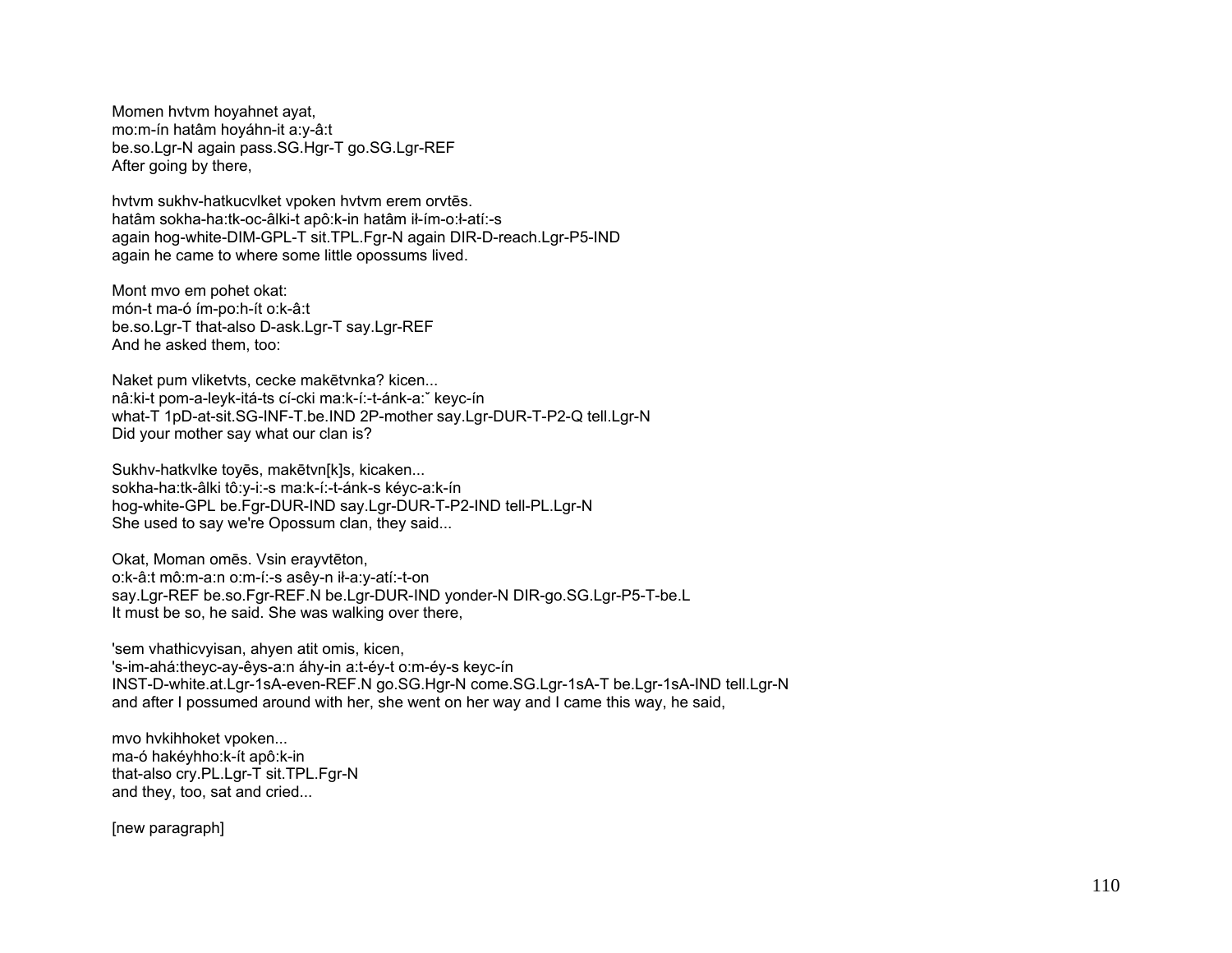Momusen Kono tawyt ervlaket oman. mô:m-os-in konó tă:<sup>n</sup>wa-t ił-alâ:k-it o:m-â:n be.so.Fqr-DIM-N skunk foremost.Ngr-T DIR-arrive.Fgr-T be.Lgr-REF.N After a while [Mother] Skunk returned

mv echustake momēn hvkihhoket vpoken... ma ichos-tá:ki mó:m-i:-n hakéyhho:k-ít apô:k-in that child-PL be.so-DUR-N cry.PL.Lgr-T sit.TPL.Fgr-N and found her children crying like that...

Yehecet omet. yi-hî:c-it o:m-ít DIR-see.Fgr-T be.Lgr-T Coming up and seeing them.

Naket estomen hykihhokatskehaks? kicen... nâ:ki-t ísto:m-ín hakéyhho:k-á:ck-i-ha:ks keyc-ín what-T do.what.Lgr-N cry.PL.Lgr-2pA-I-Q tell.Lgr-N she asked, Why are you crying?

Momēn Lucyt vlaket omat. mó:m-i:-n locá-t alâ:k-it o:m-â:t be.so-DUR-N turtle-T arrive.Fgr-T be.Lgr-REF Turtle came by, [they said,]

Cecke nakvike toyēs, makētvnka? maket vpohet omen... cí-cki nâ:k-âlki tô:v-i:-s ma:k-í:-t-ánk-a: ma:k-ít apo:h-ít o:m-ín 2P-mother what-GPL be.Fgr-1pA-IND say.Lgr-DUR-T-P2-Q say.Lgr-T ask.Lgr-T be.Lgr-N and asked. Did your mother say what clan we are?

Konovike toyēs, makēt omētvnks, kiceyan, kono-âlki tô: y-i:-s ma: k-í:-t ó: m-i:-t-ánk-s keyc-iy-â: n skunk-GPL be.Fgr-1pA-IND say.Lgr-1pA-T be.Lgr-1pA-T-P2-IND tell.Lgr-1pA-REF.N She used to say we're Skunk clan, we said,

Moman omēs. Vsin eravytēton. mô:m-a:n o:m-í:-s asêy-n ił-a:y-atí:-t-on be.so.Fgr-REF.N be.Lgr-DUR-IND yonder-N DIR-go.SG.Lgr-P5-T-be.L and he said, It must be so. She was walking over there,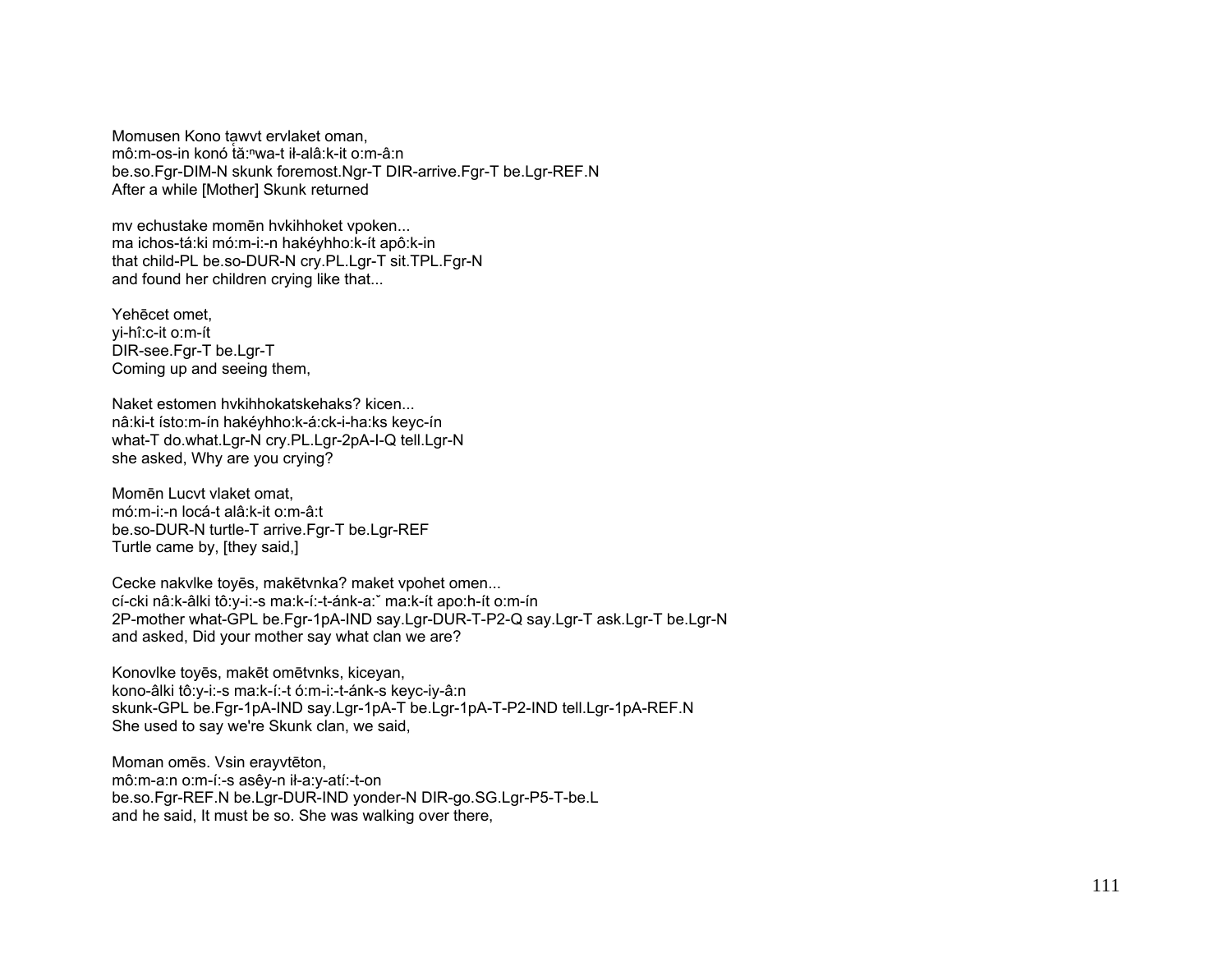'sem vkonokuecvyisan, 's-im-akonókovc-av-êvs-a:n INST-D-skunk.at.Lgr-1sA-even-REF.N and after I skunked around with her,

ahyen atit omis, maket vlahket vvyepet ohman, áhy-in a:t-éy-t o:m-éy-s ma:k-ít aláhk-it 'y-ay-î:p-it óhm-a:n go.SG.Hgr-N come.SG.Lgr-1sA-T be.Lgr-1sA-IND say.Lgr-T arrive.Hgr-T DIR-go-SPN.Fgr-T be.Hgr-REF.N she went on her way and I came this way, he said and left,

hykihhoket okes, kicaken... hakéyhho:k-ít o:k-í:-s kéyc-a:k-ín cry.PL.Lgr-T say.Lgr-1pA-IND tell-PL.Lgr-N and that's why we are crying, they said...

Momusen cvpvkiket, ayat fvccvn ayan, mô:m-os-in capakêyk-it â:y-a:t fácca-n a:y-â:n be.so.Fqr-DIM-N angry.Hqr-T go.SG.Fqr-REF toward-N go.SG.Lqr-REF.N She became furious, and going in the direction he went,

hytym wotkucylket ypoken, eckeu liken ont oman, hatâm wo:tk-oc-âlki-t apô:k-in ícki-ó lêyk-in ón-t o:m-â:n again raccoon-DIM-GPL-T sit.TPL.Fgr-N 3P.mother-also sit.SG.Fgr-N be.Lgr-T be.Lgr-REF.N she came upon some little raccoons with their mother,

myo hykihhoken omen... ma-ó hakévhho:k-ín o:m-ín that-also cry.PL.Lgr-N be.Lgr-N and they, too, were crying...

Naket estomen puetake hykihhoka? kicet erem pohen... nâ:ki-t ísto:m-ín poy-tá:ki hakéyhho:k-â: keyc-ít ił-ím-po:h-ín what-T do.what.Lgr-N child-PL cry.PL.Lgr-Q tell.Lgr-T DIR-D-ask.Lgr-N Why are the babies crying? she asked...

Moman Lucyt maket aret os, maket omaket myn hykihhoket okes. mó:m-a:n locá-t ma:k-ít a:l-ít ó:-s ma:k-ít om-a:k-ít má-n hakéyhho:k-ít o:k-í:-s be.so-REF.N turtle-T say.Lgr-T go.about.SG.Lgr-T be.Lgr-IND say.Lgr-T be-PL.Lgr-T that-N cry.PL.Lgr-T say.Lgr-1pA-IND Well, Turtle is going around saying things and we are crying.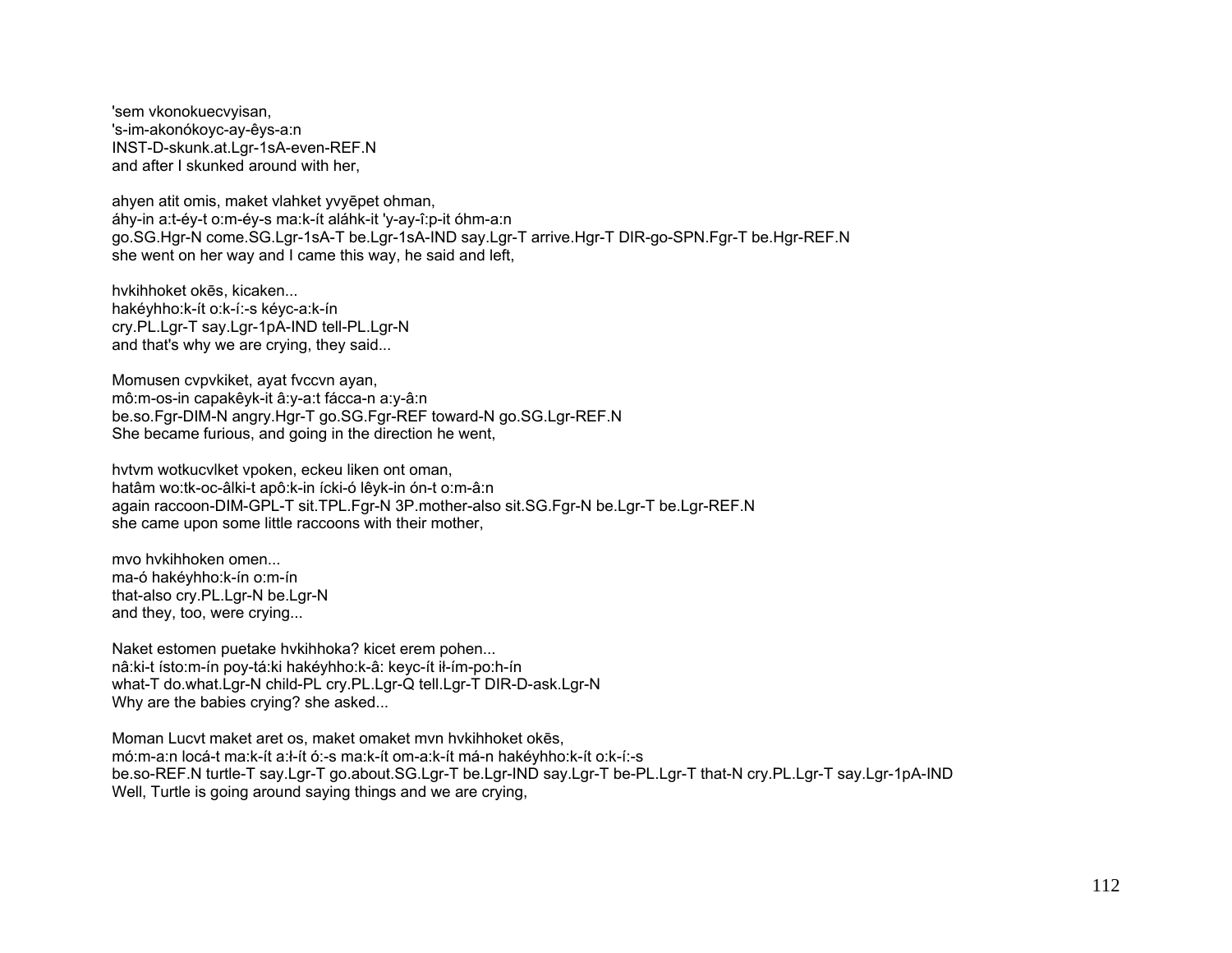maket vpoken... ma:k-ít apô:k-in say.Lgr-T sit.TPL.Fgr-N they told me...

Rvlahkvyatet likit omis, kicen...

'ł-aláhk-ay-a:ti-t lêyk-ey-t o:m-éy-s keyc-ín DIR-arrive.Hgr-1sA-REF-T sit.SG.Fgr-1sA-T be.Lgr-1sA-IND tell.Lgr-N I just returned and found them crying, she said...

Mon omat, mvn assēcit arit omis, mvn kicof, mó:-n o:m-â:t má-n á:ssi:c-éy-t a:ł-éy-t o:m-éy-s má-n keyc-ô:f be.so.Lgr-N be.Lgr-REF that-N chase.Lgr-1sA-T go.about.SG.Lgr-1sA-T be.Lgr-1sA-IND that-N tell.Lgr-when Well, that's who I'm chasing after, [Skunk said,] and as she said this,

Mon omat, vneu cecakkvyarēs, kihcen vhoyvtēs. mó:-n o:m-â:t ani-ó ci-cákk-ay-á:ł-i:-s kéyhc-in aho:y-atí:-s be.so.Lgr-N be.Lgr-REF I-also 2P-after-go-1sA.will-IND tell.Hgr-N go.DU.Lgr-P5-IND [Mother Raccoon] said, Well, then, I'll go with you, and they started out.

[new paragraph]

Mont vhoyat, hvtvm sukhv-hatkucvlket vpokēt omen erorhoyen, món-t ahô:y-a:t hatâm sokha-ha:tk-oc-âlki-t apó:k-i:-t ô:m-in ił-ołhô:y-in be.so.Lgr-T go.DU.Fgr-REF again hog-white-DIM-GPL-T sit.TPL-DUR-T be.Fgr-N DIR-reach.IMPL.Fgr-N And as they went they came to where the little opossums lived,

mvo hvkihhoket vpoken... ma-ó hakéyhho:k-ít apô:k-in that-also cry.PL.Lgr-T sit.TPL.Fgr-N and they were crying, too...

Eckeu ralaket mvo esliken ícki-ó 'ł-alâ:k-it ma-ó is-lêyk-in 3P.mother-also DIR-arrive.Fgr-T that-also INST-sit.SG.Fgr-N Their mother was there with them,

erorhoyet em pohaket okat, ił-ołhô:y-it ím-poh-a:k-ít o:k-â:t DIR-reach.IMPL.Fgr-T D-hear-PL.Lgr-T say.Lgr-REF and they asked,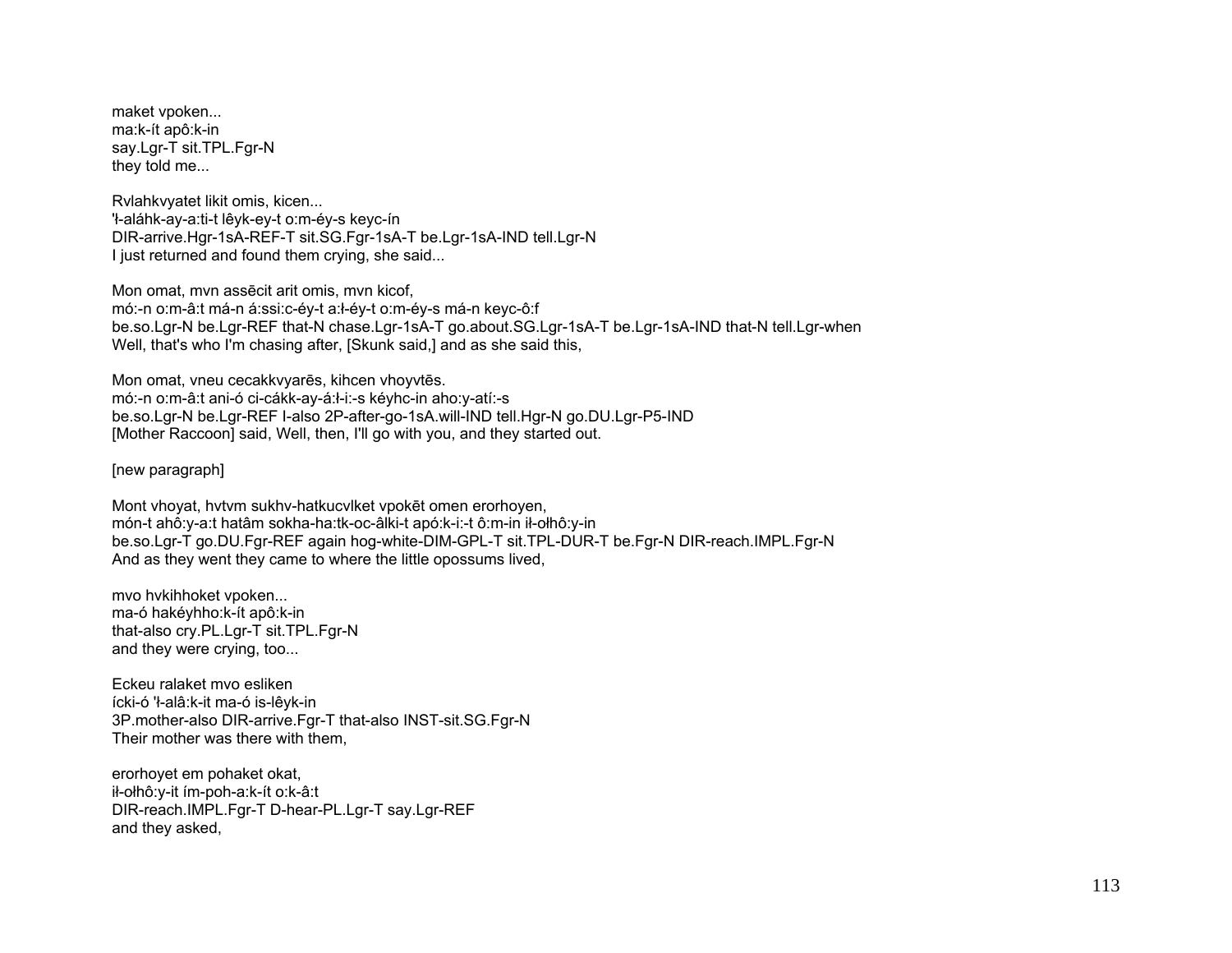Naket estomen hykihhokes makaken esliket ontskehaks? kicaken... nâ:ki-t ísto:m-ín hakévhho:k-í:-s má:k-a:k-ín is-lêvk-it ón-ck-i-ha:ks kévc-a:k-ín what-T do.what.Lgr-N cry.PL.Lgr-DUR-IND say-PL.Lgr-N INST-sit.SG.Fgr-T be.Lgr-2sA-I-Q tell-PL.Lgr-N Why do they say they're crying?

Momēn Lucvt vlaket omat. mó:m-i:-n locá-t alâ:k-it o:m-â:t be.so-DUR-N turtle-T arrive.Fgr-T be.Lgr-REF Turtle came and asked them,

Cecke nakvike toyes maket ometynka? maken, cí-cki nâ:k-âlki tô:y-i:-s ma:k-í:-t ô:m-i:-t-ánk-a: ma:k-ín 2P-mother what-GPL be.Fgr-1pA-IND say.Lgr-DUR-T be.Fgr-DUR-T-P2-Q say.Lgr-N Did your mother say what clan we are?

Sukhv-hatkvlke toyēs, makēt omētanks, kiceyan... sokha-ha:tk-âlki tô:y-i:-s ma:k-í:-t ô:m-i:-t-ánk-s keyc-iy-â:n hog-white-GPL be.Fgr-1pA-IND say.Lgr-DUR-T be.Fgr-DUR-T-P2-IND tell.Lgr-1pA-REF.N and the little opossums told him, She used to say we're Opossum clan...

Moman omēs. Vsin erayvtēton, mó:m-a:n o:m-í:-s asêy-n ił-a:y-atí:-t-on be.so-REF.N be.Lgr-DUR-IND yonder-N DIR-go.SG.Lgr-P5-T-be.L It must be so. [he said], She was walking over there,

'sem vhathicvyisan, 's-im-ahá:theyc-ay-êys-a:n INST-D-white.at.Lgr-1sA-even-REF.N and after I possumed around with her,

ahyen atit omis, maket vlahket yvyepet ohman, áhy-in a:t-éy-t o:m-éy-s ma:k-ít aláhk-it 'y-ay-î:p-it óhm-a:n go.SG.Hgr-N come.SG.Lgr-1sA-T be.Lgr-1sA-IND say.Lgr-T arrive.Hgr-T DIR-go-SPN.Fgr-T be.Hgr-REF.N she went on her way and I came this way, he told us and left,

mvn hvkihhoket okes, makaket omen eslikit omis, kicet em onahyen... má-n hakéyhho:k-ít o:k-í:-s má:k-a:k-ít o:m-ín is-lêyk-ey-t o:m-éy-s keyc-ít im-onáhy-in that-N cry.PL.Lgr-T say.Lgr-1pA-IND say-PL.Lgr-T be.Lgr-N INST-sit.SG.Fgr-1sA-T be.Lgr-1sA-IND tell.Lgr-T D-tell.Hgr-N and that is why we're crying, they told me...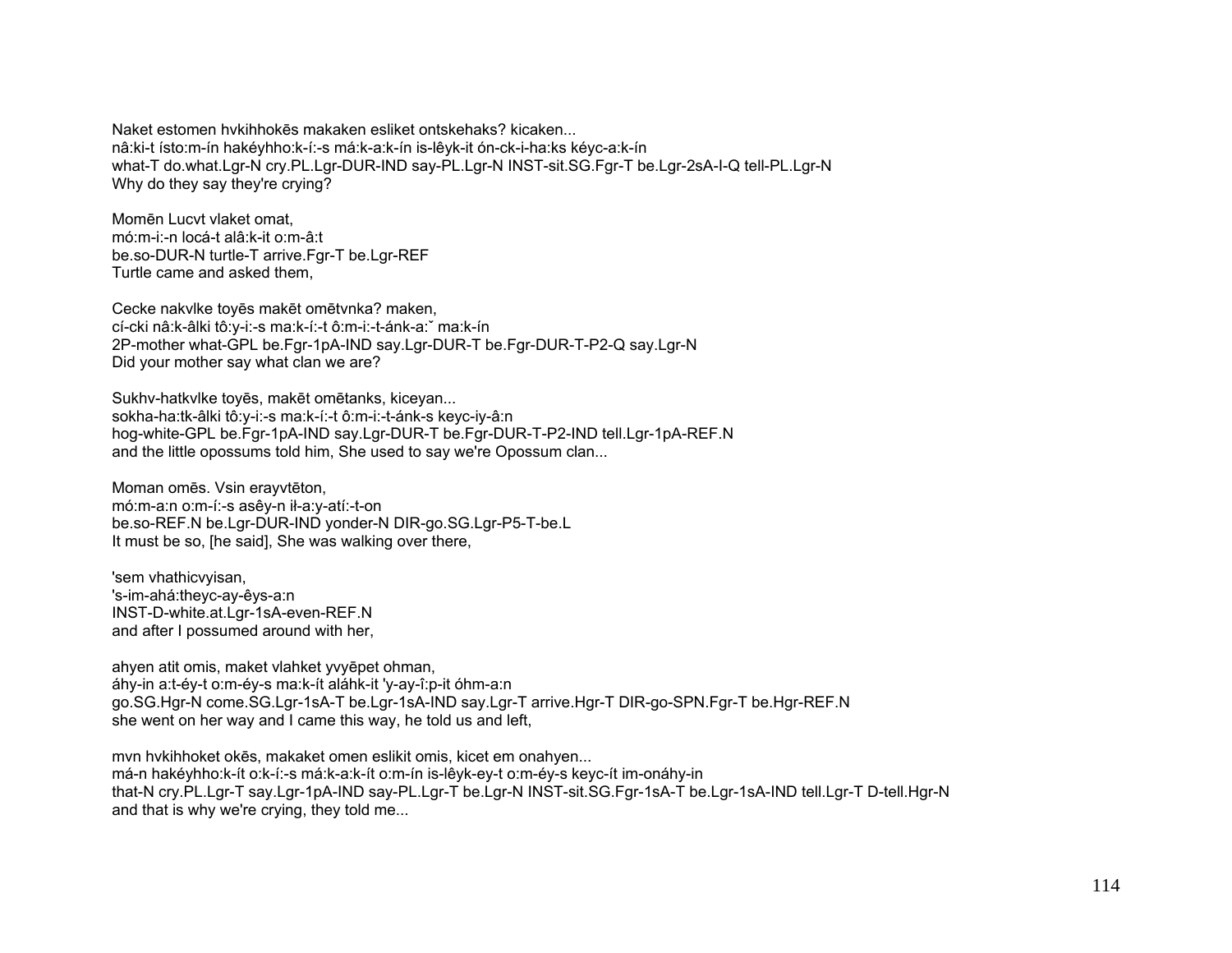Pomeu matvpomēn pukicet aret atet omvcoken, pó:mi-ó ma:tapó:m-i:-n po-keyc-ít a:ł-ít â:t-it o:m-acók-in we-also the.same.way-DUR-N 1sP-tell.Lgr-T go.about.SG.Lgr-T come.SG.Fgr-T be.Lgr-DED-N That is the very same thing he said about us as he went about,

puetake matvpomēn hvkihhoket vpoken ohmvten arit atvyat yi poy-tá:ki ma:tapó:m-i:-n hakéyhho:k-ít apô:k-in óhm-at-in a:ł-éy-t a:t-ay-â:t y-êy child-PL the.same.way-DUR-N cry.PL.Lgr-T sit.TPL.Fgr-N be.Hgr-happen-N go.about.SG.Lgr-1sA-T come.SG.Lgr-1sA-REF this-even and I returned to find my children crying

Wotkon iem vlakvyan, wó:tko-n a:-im-alâ:k-ay-a:n raccoon-N DIR-D-arrive.Fgr-1sA-REF.N so I went to Raccoon's

mvo matvpomēn taklikvthaken, ma-ó ma:tapó:m-i:-n tak-lêyk-át-ha:k-ín that-also the.same.way-DUR-N LOC-sit.SG.Fgr-P5-become.Lgr-N and she had had the same thing happen to her,

momusen hvtvm mvn yetepahkēt, mô:m-os-in hatâm má-n 'y-iti-páhk-i:-t be.so.Fgr-DIM-N again that-N DIR-RCP-get.together.Hgr-1pA-T and we got together,

my este lucy hopoyet vthoyēt yvn vlahoket omēs. ma ísti locá hopo:y-ít athŏ:<sup>n</sup>y-i:-t yá-n alá:ho:k-í:-t o:m-í:-s that person turtle seek.Lgr-T come.DU.Ngr-1pA-T this-N arrive.DU.Lgr-1pA-T be.Lgr-1pA-IND and we've come looking for that turtle.

Monkv estvn aren omat hecetvn kont hopoyet omēs, môn-ka ísta-n a:ł-ín o:m-â:t hic-íta-n kôn-t hopo:y-ít o:m-í:-s be.so.Fgr-so somewhere-N go.about.SG.Lgr-N be.Lgr-REF see-INF-N want.Fgr-T seek.Lgr-T be.Lgr-1pA-IND And wherever he is we want to find him,

kicet omaken... keyc-ít om-a:k-ín tell.Lgr-T be-PL.Lgr-N they said...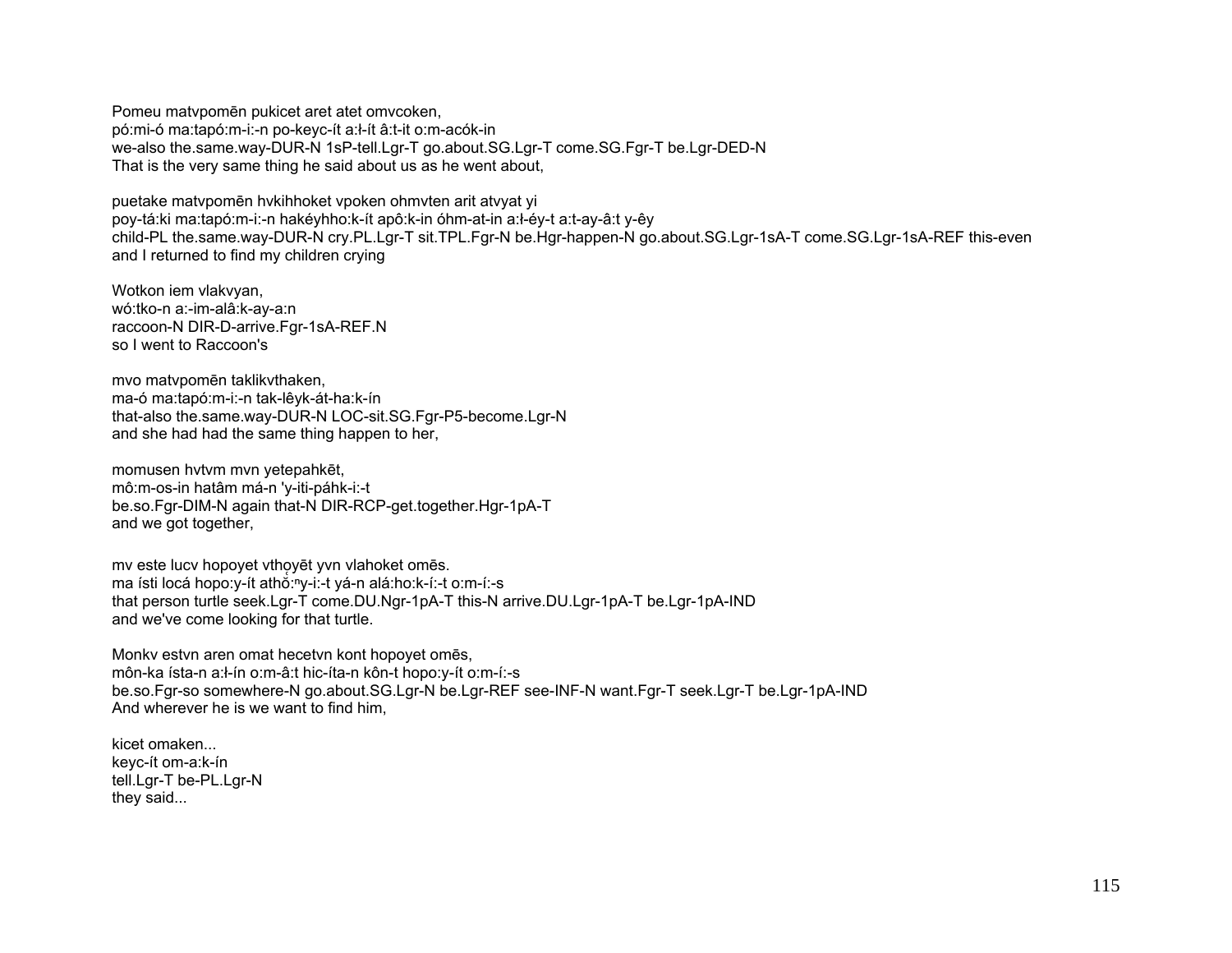Mon omat, vneu vyarēs, Sukhvo mahken, mó:-n o:m-â:t ani-ó ay-á:l-i:-s sókha-ó máhk-in be.so.Lgr-N be.Lgr-REF I-also go-1sA.will-IND hog-also speak.Hgr-N Well, then, I'll go, too, Opossum said,

momusen vpēvvtēs. mô:m-os-in api:y-atí:-s be.so.Fgr-DIM-N go.TPL.Lgr-P5-IND and they started out.

[new paragraph]

Mont fullet my lucy tat rehcakkakytes. món-t foll-ít ma locá-ta:t łih-cákk-a:k-atí:-s be.so.Lgr-T go.about.TPL.Lgr-T that turtle-ATN DIR-catch-PL.Lgr-P5-IND And they caught up with the turtle.

Eton rvwvlvpkeko tayet vliken cvkiket... itó-n 'ł-awalápk-iko-: tâ:y-it a-lêyk-in cakêyk-it tree-N DIR-cross-not-DUR can.Fgr-T at-sit.SG.Fgr-N catch.Hgr-T He was sitting there unable to cross a log when they caught up with him...

Myn kont fullet okeky, momusen erem pohaket omis, má-n kôn-t foll-ít o:k-iká mô:m-os-in ił-ím-poh-a:k-ít o:m-êys that-N think.Fgr-T go.about.TPL.Lgr-T say.Lgr-so be.so.Fgr-DIM-N DIR-D-ask-PL.Lgr-T be.Lgr-even They meant business, so they asked him about it,

enhomecvkēt fullet okekv. in-homic-ak-í:-t foll-ít o:k-iká D-angry-PL-DUR-T go.about.TPL.Lgr-T say.Lgr-so but they were so angry at him that

momusen nyfiket, nafket, nafket, nafket mô:m-os-in nafêyk-it nă:<sup>n</sup>fk-it nă:nfk-it nă:nfk-it be.so.Fgr-DIM-N hit.Hgr-T hit.Ngr-T hit.Ngr-T hit.Ngr-T they beat him and kept beating him and kept beating him and kept beating him

cetakkusēn hahyet cită:<sup>n</sup>kk-os-i:-n háhy-it mashed.Ngr-DIM-DUR-N make.Hgr-T until he was just pulp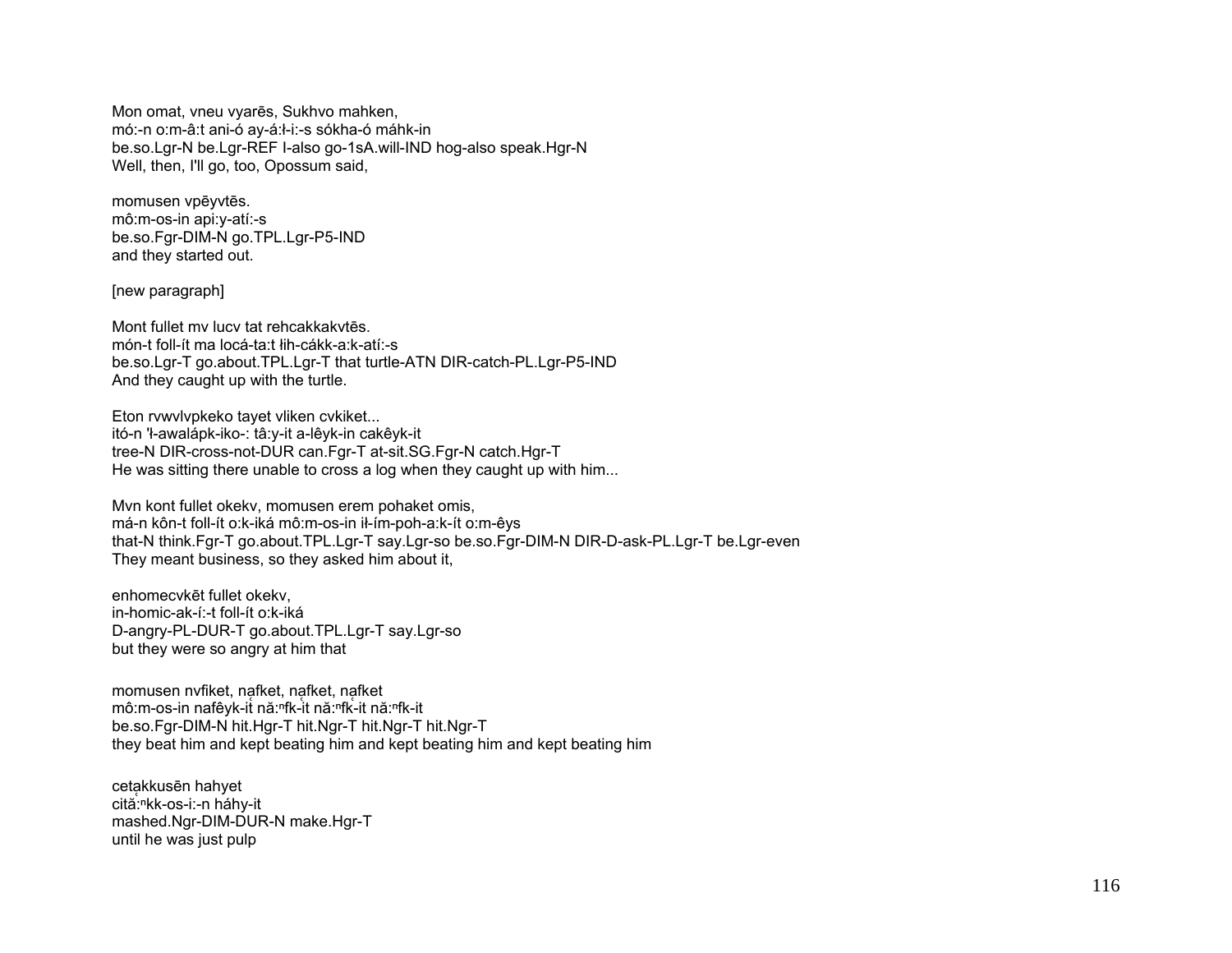ervwēpvtēs. ił-áw-i:p-atí:-s DIR-come.TPL-SPN.Lgr-P5-IND and came home.

[new paragraph]

Momēn likvtēs. mó:m-i:-n lêyk-ati:-s be.so-DUR-N sit.SG.Fgr-P5-IND He sat there like that.

Mv lucv elekon wiket omhoyen likvtēs. ma locá il-íko-:-n wêyk-it ómho:y-ín lêyk-ati:-s that turtle die.SG-not-DUR-N leave.Fgr-T be.IMPL.Lgr-N sit.SG.Fgr-P5-IND They left him alive and he sat there.

Mont okatet ē-em posket liket okat yvhikvtēs. món-t o:k-â:ti-t i:y-ím-po:sk-ít lêyk-it o:k-â:t yaheyk-atí:-s be.so.Lgr-T say.Lgr-REF-T RFL-D-fast.Lgr-T sit.SG.Fgr-T say.Lgr-REF sing.Lgr-P5-IND As he sat fasting for himself, he sang.

Momat mv nafkē wokochoyat etelikvrē vrahkvn omvtēs. mo:m-â:t ma na:fk-í: wokochô:y-a:t iti-léyk-áłi: ałáhka-n o:m-atí:-s be.so.Lgr-REF that hit.Lgr-DUR shatter.IMPL.Fgr-REF RCP-sit.SG-will for-N be.Lgr-P5-IND [The fasting and song] were for the shattered pieces of his shell to come back together.

Mont okat, món-t o:k-â:t be.so.Lgr-T say.Lgr-REF And he sang,

> Cvte-lih-lih, ca-ti-léyh-léyh 1sP-RCP-set[frag.]-set[frag.] I come-come together,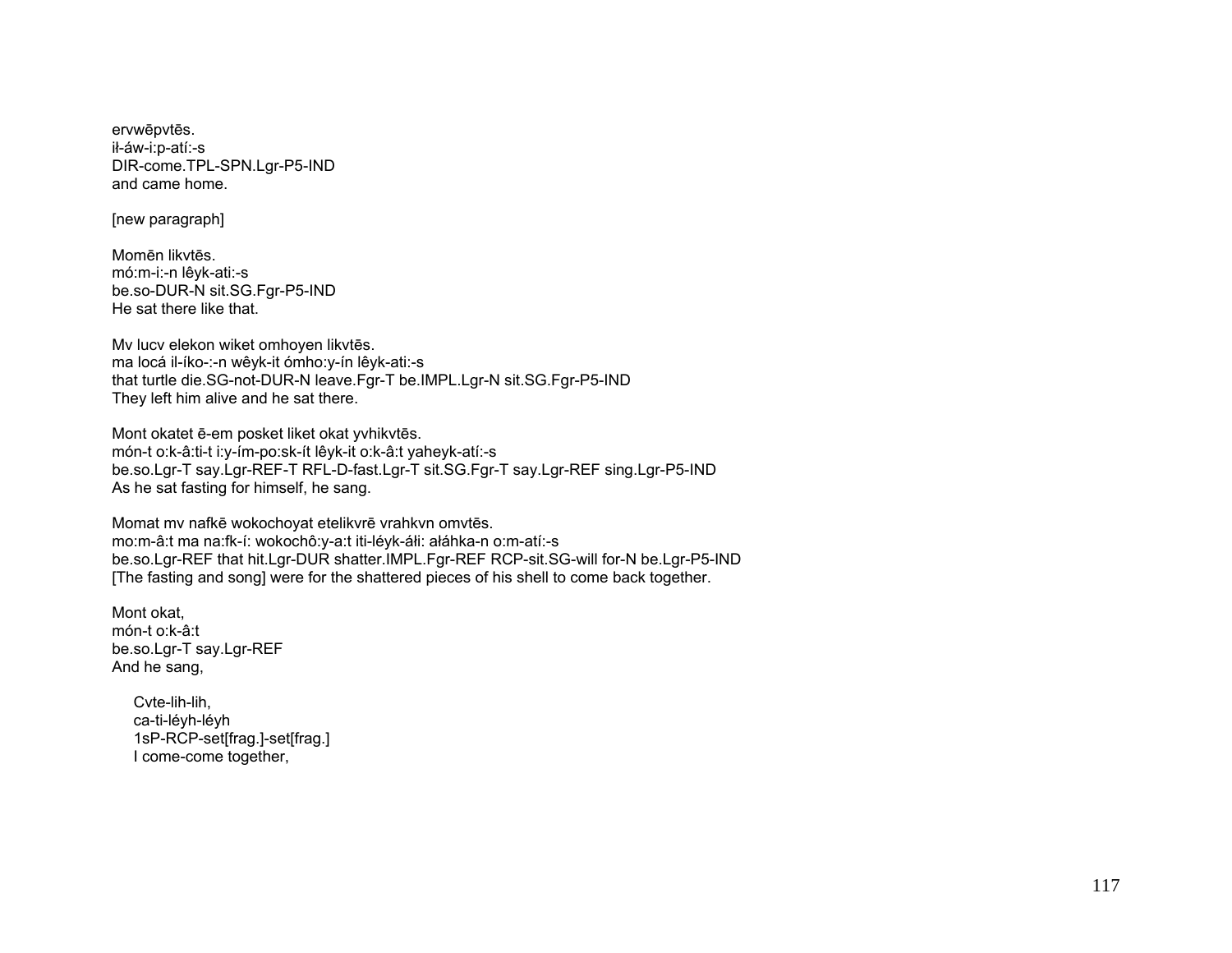Cvte-lih-lih, ca-ti-léyh-léyh 1sP-RCP-set[frag.]-set[frag.] I come-come together,

 Cvte-sokoso, ca-ti-sokosô: 1sP-RCP-[shaking sound] I shake-shake together,

 Cvte-lih-lih, ca-ti-léyh-léyh 1sP-RCP-set[frag.]-set[frag.] I come-come together,

 Cvte-sokoso, ca-ti-sokosô: 1sP-RCP-[shaking sound] I shake-shake together,

maket liket ayen, ma:k-ít lêyk-it a:y-ín say.Lgr-T sit.SG.Fgr-T go.SG.Lgr-N and as he sat,

momusen mvn okekv eteliket mont etelokpet omvtēs. mô:m-os-in má-n o:k-iká ití-leyk-ít món-t ití-lo:kp-ít o:m-atí:-s be.so.Fgr-DIM-N that-N say.Lgr-so RCP-sit.SG.Lgr-T be.so.Lgr-T RCP-stick.Lgr-T be.Lgr-P5-IND gradually as he sang, [the shell pieces] came back together and stuck together.

[new paragraph]

Monkv mvn nafket omhoyvtēs. môn-ka má-n na:fk-ít ómho:y-atí:-s be.so.Fgr-so that-N hit.Lgr-T be.IMPL.Lgr-P5-IND So he was badly beaten.

Momen mvt omēs. mo:m-ín má-t ô:m-i:-s be.so.Lgr-N that-T be.Fgr-DUR-IND And that's how it is.